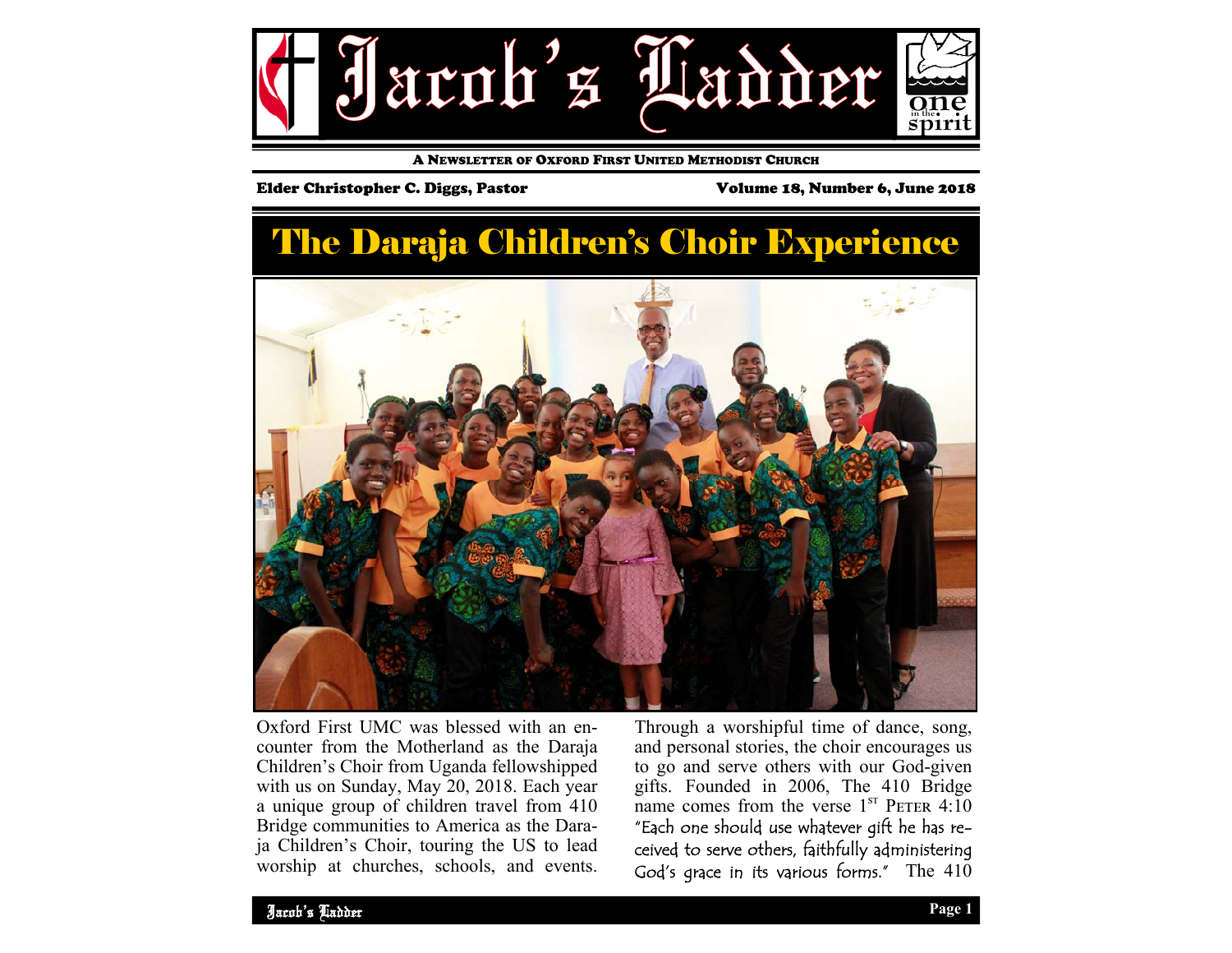Bridge has a desire to engage the West in the fight to restore dignity, purpose, and freedom to the poor. The 410 Bridge vision is to radically improve the pace and depth of growth in the spiritual and physical health of communities in the developing world by transforming the way that the body of Christ engages in healthy global missions. The 410 Bridge community development model includes providing discipleship, safe water,<br>quality education, health care, and economic<br>empowerment to 45+ rural communities in<br>Kenya, Haiti, Guatemala, and Uganda.<br>Our worship experience was truly enhanced<br>by these wonder

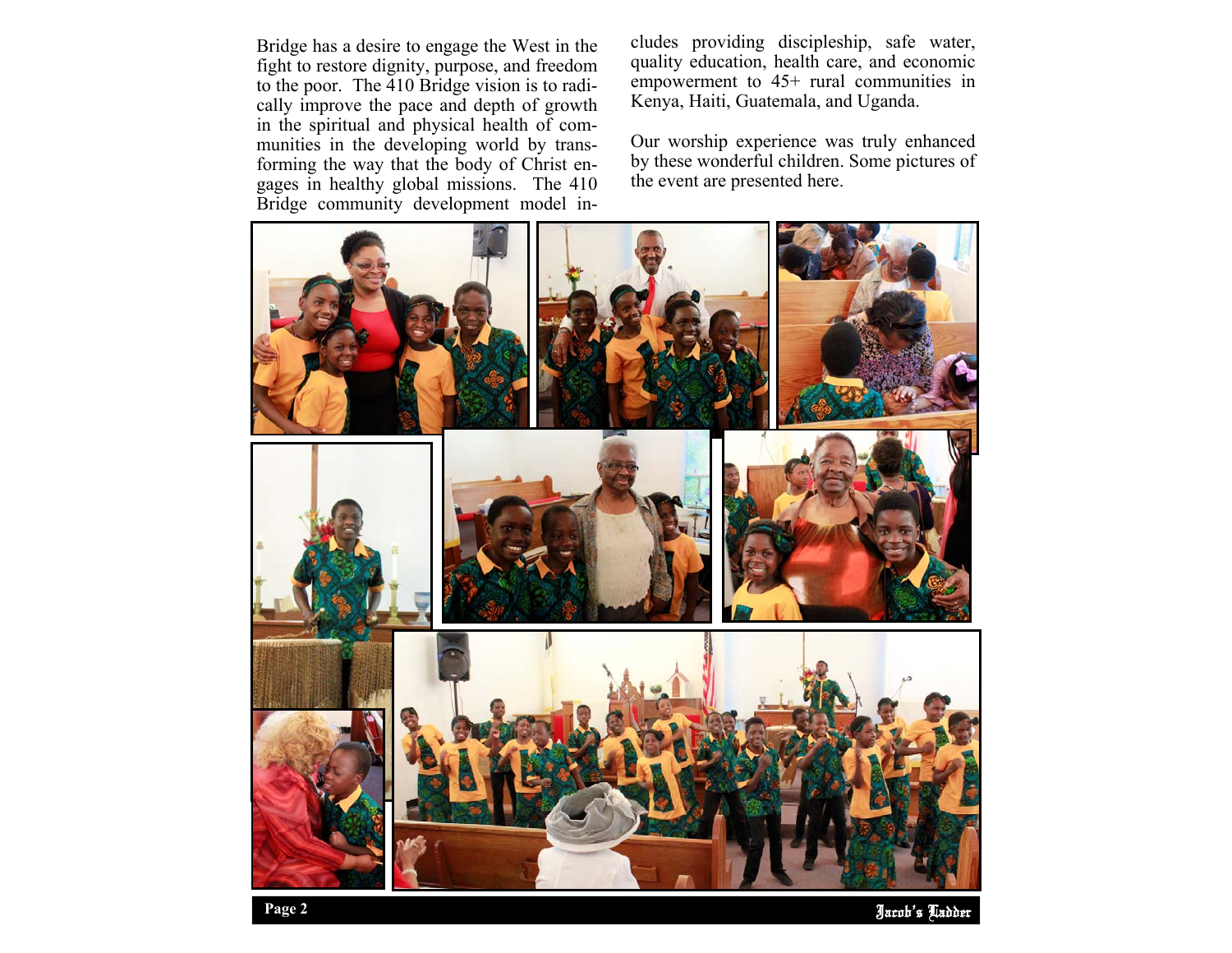## Oxford First Graduates Recognized by Evelyn Smith

Hats off to Oxford First United Methodist Church 2018 graduates! Whether they're graduating from pre-school, earning a diploma, or a degree, their hard work deserves recognition. Congratulations to our graduates and best wishes for the next part of your journey. Remember that God has a great plan for you, plans to prosper you and not to harm you, plans to give you hope and a future.



Jari Draper **graduated from Kindergarten and will go to First Grade.** 



Zoe Ballentine **a Head Start graduate will attend Kindergarten this Fall.** 



Chris Cross **earned a Bachelors of Arts in Philosophy Degree with minors in English and Public Policy from the University of Mississippi. Chris will be attending Candler School of Theology at Emory University in the fall, in their Masters of Theological Studies Program.** 



Chris Spearman, **an Oxford High School graduate is currently working at Chick-Fil-A and training at Winchester through an Ability Work program. His future plan is to attend Northwest CC.** 

Jariant Stokes, **a December Oxford High School graduate plans to attend Northwest CC and will study to become a Welder.** 

Jarius Stokes, **an Oxford High School graduate has plans to attend Northwest CC and major in Real Estate and Business.**